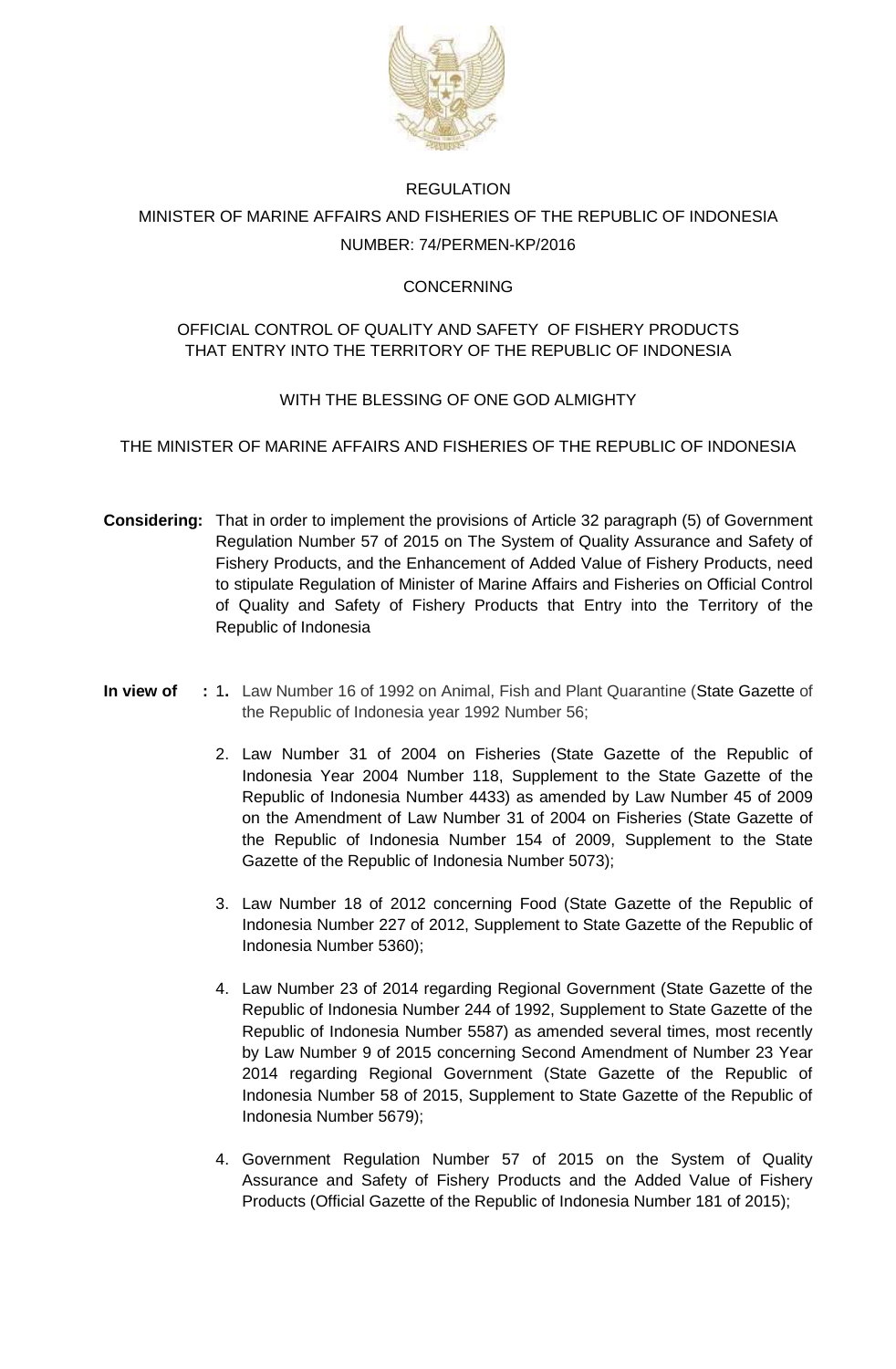- 5.. Presidential Regulation Number 63 of 2015 concerning the Ministry of Maritime Affairs and Fisheries (State Gazette of the Republic of Indonesia Year 2015 Number 111);
- 6. Regulation of the Minister of Marine Affairs and Fisheries Number 23/ PERMEN-KP/2015 on the Organization and Administration of the Ministry of Marine Affairs and Fisheries (Official Gazette of the Republic of Indonesia year 2015 Number 1227);

#### CHAPTER I

#### GENERAL REQUIREMENTS

#### Article 1

In this Government Regulation the meaning of:

- 1. Fisheries is all activities relating to the management and utilization of fish resources and the environment ranging from preproduction, production, processing to marketing conducted over a fishery business system.
- 2. Fish is all kinds of organisms that all or part of their life cycle being in the water environment.
- 3. Importers are individuals or entities that form of legal entity or non-legal entity engaging in import operations.
- 4. Producer Importer Identification Number, hereinafter referred to as API-P, is an identification as manufacturer Importers that issued by the competent authority to companies that import goods for own use and / or to support the production process.
- 5. General Importer Identification Number, hereinafter referred to as API-U, is the general importer identification number that issued by the competent authorities to importers who import goods for the purposes of business activities with the trade or transfer the goods to another party.
- 6. Fish Processing Operator, hereinafter referred to UPI, is the place and the facilities to conduct fish processing activities.
- 7. Fish Health Certificate is an official document signed by officials / authorities in the country of origin stating that no infected Fishery Products from quarantine pests and fish diseases and / or pests and diseases of fish are required as well as safe for human consumption.
- 8. Fish Health Certificate of Fish Products Processing is a certificate signed by officials / authorities in the country of origin stating that the Fish and Fishery Products have met the requirements of quality and safety for human consumption.
- 9. The Quarantine Release Certificate is an official document signed by a Quarantine Officer which states that the carrier media listed is free from fish quarantine pests or diseases which is required to fulfil fish product quality and safety assurance.
- 10. Processing Advisability Certificate hereinafter referred to as SKP is a certificate given to UPI which has applied Good Manufacturing Practices (GMP), and has fulfilled Standard Sanitation Operating Procedure (SSOP) and Good Hygiene Practice (GHP) requirements according to standards and regulations from Competent Authorities.
- 11. Integrated Quality Management Program or the hazard analysis and critical control points (Hazard Analysis and Critical Control Point), hereinafter referred to as HACCP, is a quality management concept applied to provide quality assurance of processed products in UPI.
- 12. Release Approval Letter of Carrier Media from Entry Point is an official document stating that the carrier media contained therein, approved to be taken out or removed from the customs area to the implementation of quarantine measures or in traffic freed.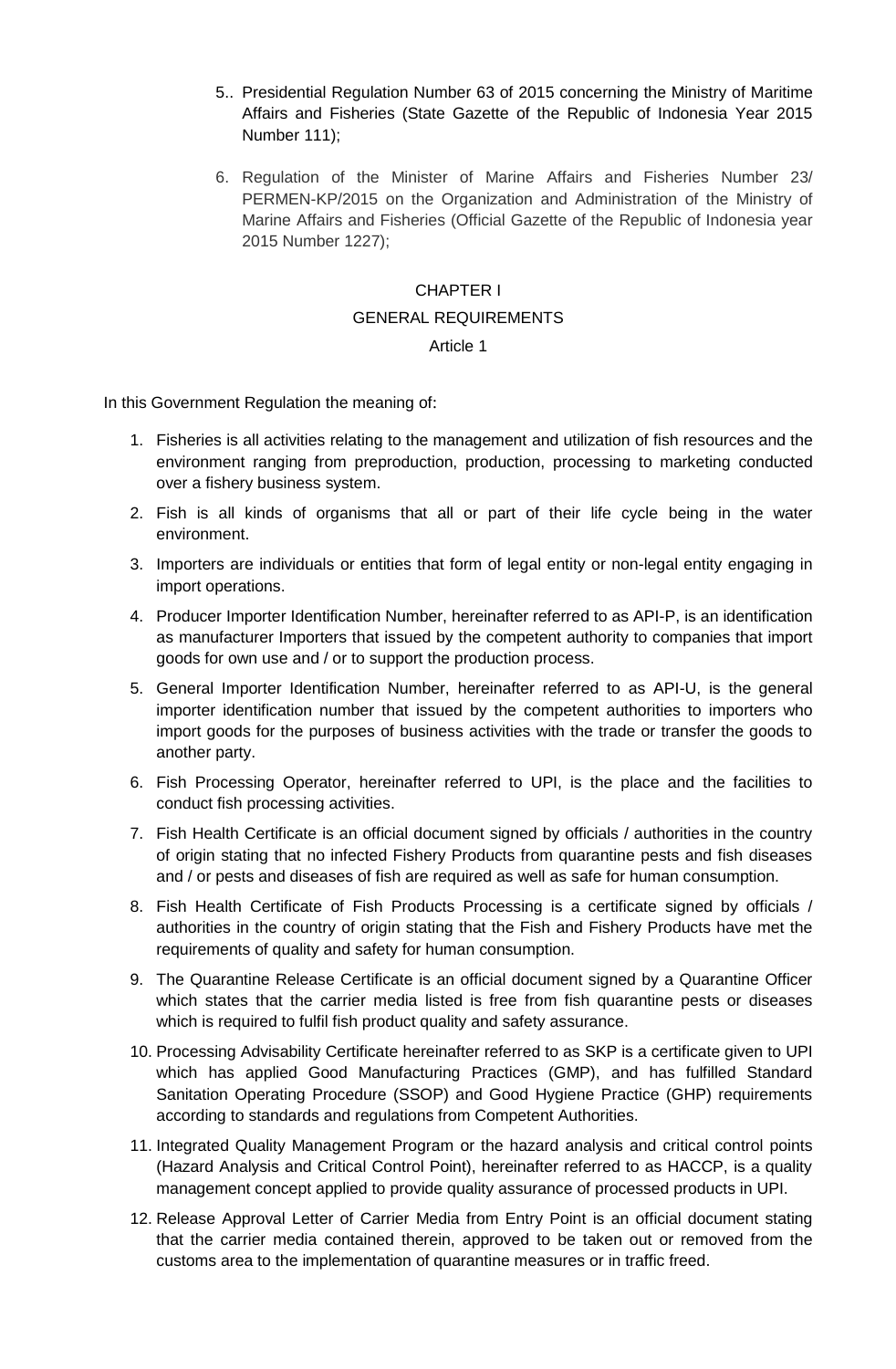- 13. Fish Importation Risk Analysis is an assessment of the potential of the entry and spread of pests and harmful fish diseases, the risk of hazardous to the sustainability of fish resources and the environment, human health, and continuance of fisheries business that may result from the importation of fish.
- 14. Office International des Epizooties, hereinafter abbreviated OIE, is the World Animal Health Organization.
- 15. The laboratory is testing laboratory which has been accredited in accordance with the scope of testing required.
- 16. Modern Market is a market-shaped mall, hypermarket, supermarket, department store, which implemented modern management, priority of service, convenience of shopping by management are on one hand, is equipped with a definite price tag.
- 17. Sampling is the process of selecting and collecting of a packaging unit or a product lot.
- 18. Product Lot is a group of the smallest container or sample unit that has the size, type, procedure and time of the process in the same conditions.
- 19. Carrier of Quarantine Fish Pest and Disease hereinafter called the carrier is fish and / or other objects that may carry fish quarantine pests and diseases.
- 20. Fish quarantine officer hereinafter called quarantine officer is certain Civil Servant who was given the task to carry out quarantine measures, official control and safety of fishery products under the provisions of the legislation.
- 21. The Ministry is the Ministry of Marine Affairs and Fisheries.
- 22. Minister is the minister that administers government affairs in fisheries sector.
- 23. The Director General is the director general who carries out technical tasks in the field of strengthening the competitiveness of marine and fishery products.
- 24. Head of Agency is the Director General who carries out technical tasks in the field of fish quarantine, official control on quality and safety of fishery products.
- 25. The Directorate General is the directorate general who carries out technical tasks in the field of strengthening the competitiveness of marine and fishery products
- 26. Provincial Service is a provincial office in charge of fisheries.

The scopes of minister regulation include;

- a. Requirement and procedure for the importation of Fishery;
- b. Fishery Product inspection;
- c. Entry point of Fishery Products;
- d. Import of Fishery Product as luggage;
- e. Re-import of Fishery Products.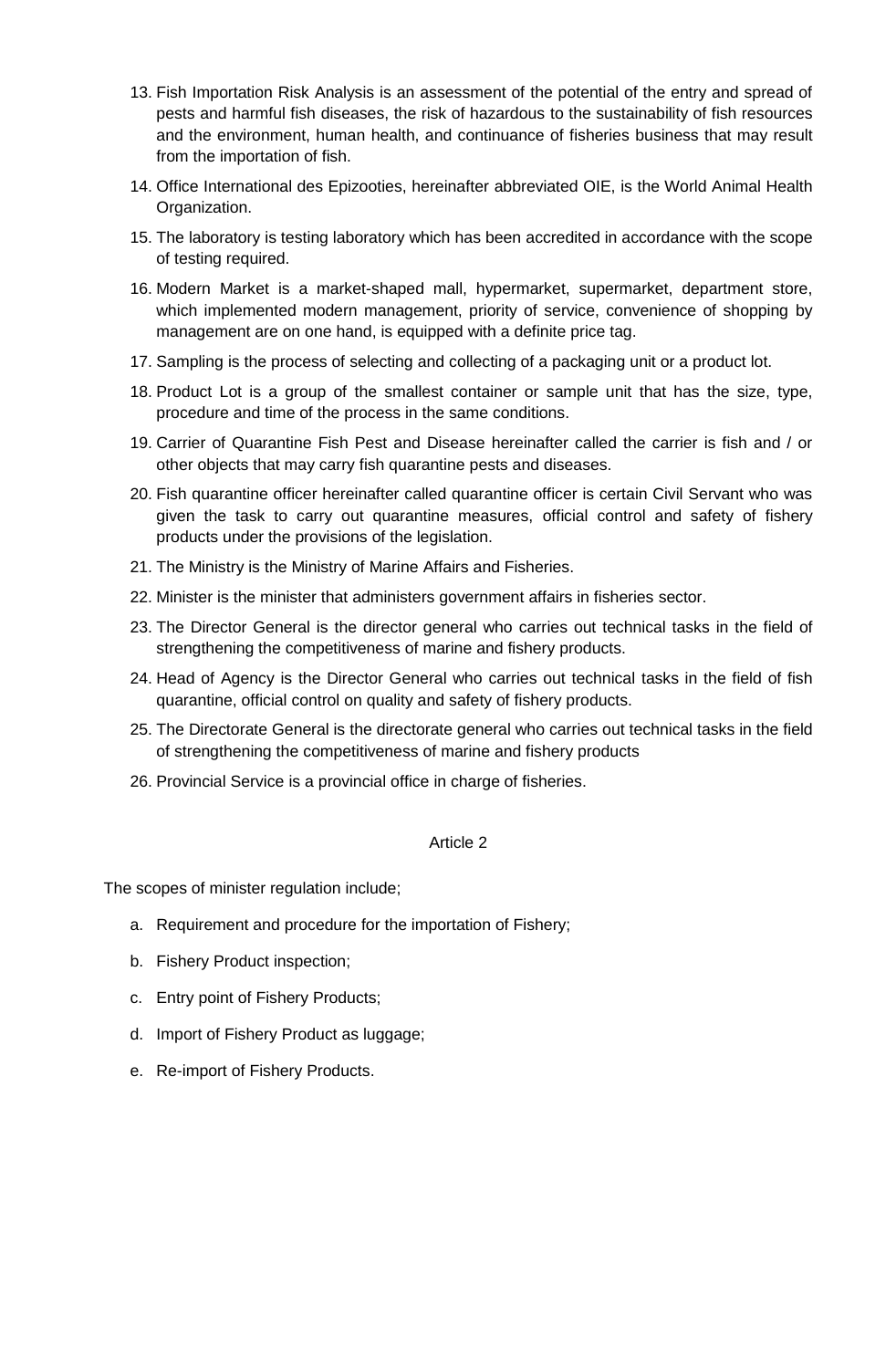# CHAPTER II

# REQUIREMENT AND PROCEDURE FOR IMPORTATION OF FISHERY PRODUCTS

# Part One

# Importation Requirement of Fishery Products

# Article 3

- (1) Importation of Fishery Products into the territory of the Republic of Indonesia is done by:
	- a. Importers that have API P;
	- b. Importers that have API U; or
	- c. Representative of Frendly Countries
- (2) Importers referred to in paragraph (1) letter a and b in doing importation of Fishery Products to be derived from a registered exporter in the country of origin.
- (3) The importer referred to in article (1) letter a and b in doing importation of Fishery Products from countries that already have a cooperation agreement in the form of Mutual Recognition Arrangement (MRA), or Memorandum of Understanding (MoU), or the like should come from exporters registered in the Ministry.
- (4) Exporters registered as referred to in paragraph (3) shall be assigned by the Decree of the Head of the Agency.

- (1) Every Fishery Products entry into the territory of the Republic of Indonesia shall comply with the following requirements:
	- a. Fish health, quality, and safety of Fishery Products
	- b. Be given the label or accompanying document (invoice / packing list) written or printed using Indonesian and English;
	- c. Not derived from fisheries activities that violate the law, unreported, and unregulated (Illegal, Unreported, and Unregulated Fishing); and
	- d. From exporters registered of competent authority in the country of origin.
- (2) Requirements of Fish health, quality, and safety of Fishery Products referred to in paragraph (1) letter a that are :
	- a. Fish Health Certificate and Health Certificate of Fish Processing Products from the competent authority in the country of origin; and
	- b. Certificate of Origin (CoO) from the competent authority in the country of origin.
- (3) Terms of label or document (invoice / packing list) referred to in paragraph (1) letter b, namely:
	- a. Label, for Fishery Products in the form of packaging; or
	- b. documents, for Fishery Products in bulk form.
- (4) Label or document (invoice / packing list) referred to in paragraph (3) shall at least contain:
	- a. product names that include common names, trade names, or scientific name;
	- b. net weight or net contents; and
	- c. names and addresses of those who produce or import.
- (5) Requirements are not derived from the Fisheries activities that violate the law, unreported, and unregulated (Illegal, Unreported, and Unregulated Fishing) referred to in paragraph (1) letter c, proved by Catch Certificate from the competent authority that appointed by the government in the country of origin.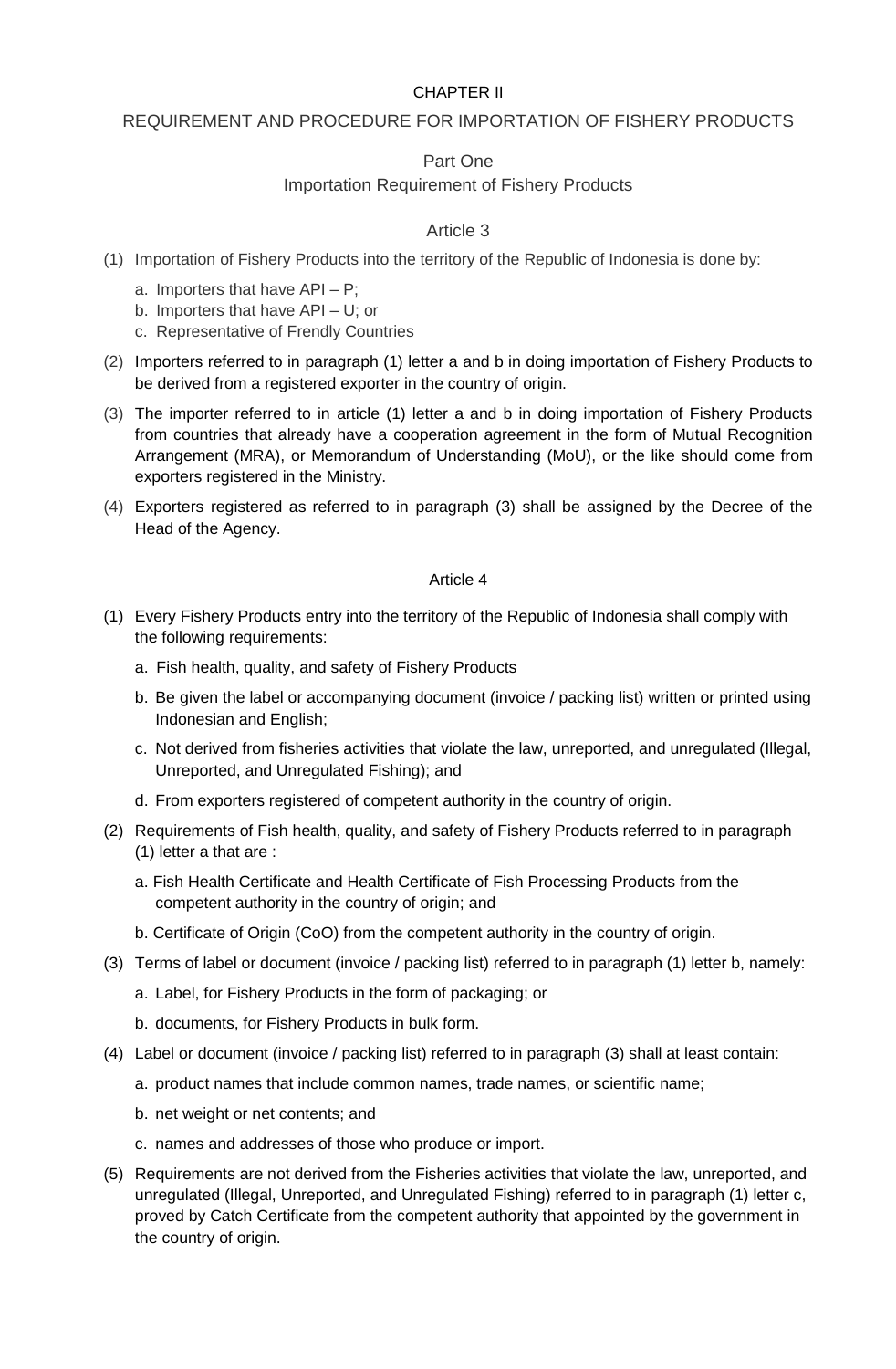- (6) The form and format of the Fish Health Certificate and Health Certificate of Fish Processing Products referred to in paragraph (2) letter a, listed in Appendix I, which is an integral part of this regulation.
- (7) The form and format of the Certificate Fish Catches (Catch Certificate) as referred to in paragraph (5), listed in Appendix II, which is an integral part of this regulation.

Directorate General who carry out technical tasks in the field of capture fisheries to prepare a list of competent authorities referred to in Article 4 paragraph (5), including the signer certificate of Fish Catches (Catch Certificate) and port of release of the country of origin.

# Part Two

# Importation Allotment of Fishery Products

# Article 6

- (1) Import of Fishery Products done by importers who already have API-P as meant in Article 3 paragraph (1) letter a may only be used for:
	- a. raw materials of UPI of which to be processed and re-exported;
	- b. raw materials of UPI of fish canning industries;
	- c. raw material of salted boiled fish;
	- d. raw materials of fortification/enrichment of certain foods;
	- e. raw material of bait
	- f. hotel consumption and restaurant; and/or
	- g. modern market.
- (2) Import of Fishery Products done by importers who already have API-U as referred to in Article 3 paragraph (1) letter b may only be used for:
	- a. raw materials of salted boiled fish;
	- b. raw materials of fortification / enrichment of certain foods;
	- c. raw materials of feed;
	- d. hotel consumption, restaurant; and / or
	- e. Modern market.
- (3) The import of Fishery conducted by representatives of friendly countries as referred to in Article 3 paragraph (1) letter c can only be used for:
	- a. Internal consumption; and / or
	- b. Exhibitions and / or promotions

- (1). Fishery Products that can be entered into the territory of the Republic of Indonesia as referred to in Article 6 paragraph (1) and (2) shall take into account:
	- a. Needs and the availability of supplies or fish production, from both aquaculture and capture;
	- b. Fishing season for Fishery Products from fishery business and / or harvest season for Fishery Products from aquaculture business;
	- c. Supplies from other production centers in Indonesia;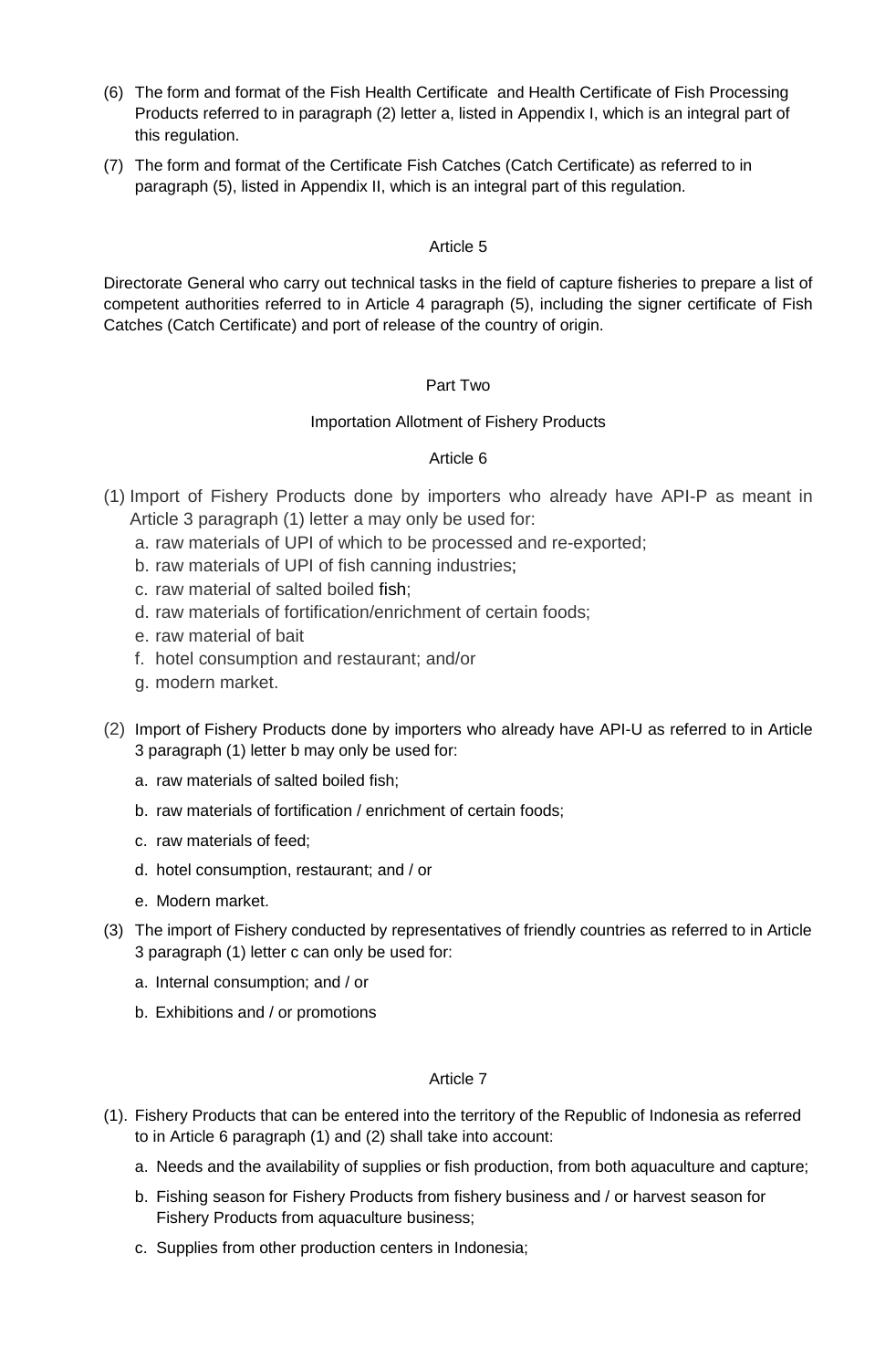- d. Fishery Products that do not exist in Indonesia; and
- e. Fishery Products that can not be produced in Indonesia in accordance with the standards / specifications are required.
- (2). Fishery Products referred to in article (1) shall be assigned by the Minister.

# Part Three

# Procedure for Importation of Fishery Products

- (1). Importers that have API-P, API-U, or representatives of friendly countries or who will perform importation of Fishery Products into the territory of the Republic of Indonesia required having an Importation Permit of Fishery Products from the Director General.
- (2) To obtain an Importation Permit of Fishery Products referred to in article (1), importers that already have API-P, API-U, or representatives of friendly countries must apply to the Director General, which shall at least contain:
	- a. aims and objectives;
	- b. scientific and trade names;
	- c. type (10 digit HS code);
	- d. amount/volume and specifications;
	- e. country of origin;
	- f. means of transportation;
	- g. point of entry
	- h. distribution plan
	- i. importation schedule;
	- j. source of raw material for fish product;
- (3). Importers that have API-P in proposing the application referred to in paragraph (2) shall attach requirements:
	- a. photocopy of SKP and PMMT / Certificate Application of Hazard Analysis Critical Control Point (HACCP) on Fish Processing Operator.
	- b. photocopy of Certificate of GMP and / or HACCP / ISO 22000 for importers using raw materials fortification or enrichment of certain foods;
	- c. photocopy of proof as a registered exporter of competent authorities in the country of origin;
	- d. photocopy of Taxpayer Identification Number;
	- e. the company's business plan for 1 (one) year;
	- f. fish stock reports raw materials and processed products every month;
	- g. letter of recommendation from the Provincial Office in accordance with UPI domicile or domicile of processing units that use raw materials fortification or enrichment of certain foods;
	- h. sufficient legal statement letter stating the truth of the data and information submitted; and
	- i. export realization for companies to import to be processed and re-exported.
- (4) Importers that already have API-U in proposing the application referred to in paragraph (2) shall attach the following requirements:
	- a. photocopy of handling certificate;
	- b. photocopy of proof as a registered exporter of competent authorities in the country of origin;
	- c. photocopy of Taxpayer Identification Number;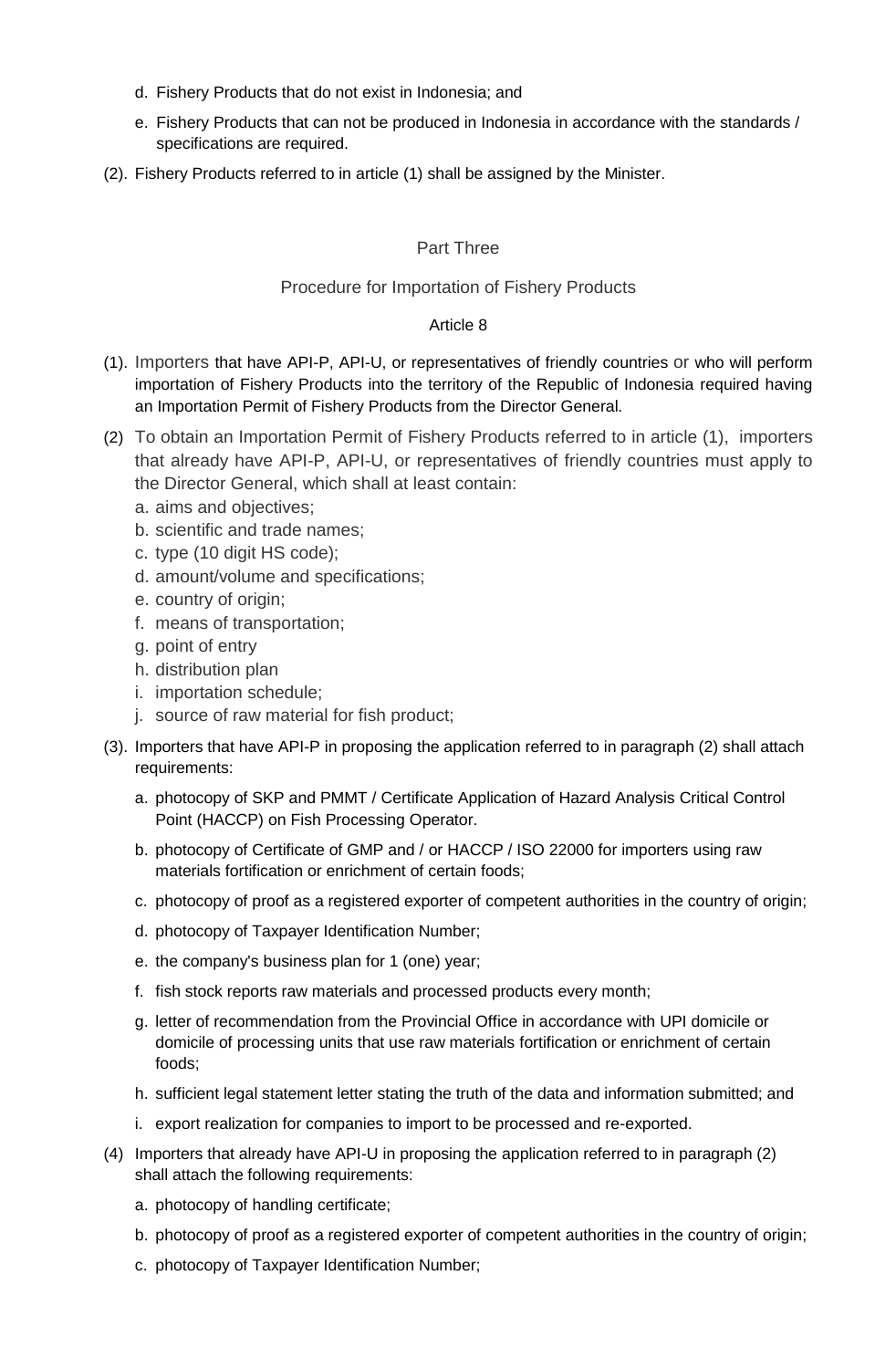- d. the company's business plan for 1 (one) year;
- e. fish stock reports raw materials and processed products every month;
- f. a letter of recommendation from the Provincial Office in accordance with the domicile of storage warehouses; and
- g. sufficient legal statement letter stating the truth of the data and information submitted; and
- (5) Further provisions on the requirements and procedures for the issuance of a certificate of handling referred to in paragraph (4) letter a, in import's warehouse that store fish, and fortified products will be further stipulated by the Director General.
- (6) For the importers already have API-P or API-U ever obtained Fishery Products Importation Permit in addition to the requirements referred to in paragraph (3) and (4), shall enclose realization of previous Fishery Products Importation Permit.
- (7) The form and format of the business plan, the realization of the use of previous Fishery Products Importation Permit, export realization, and a statement of the truth of the data and information referred to in paragraph (3) and (4), listed in Appendix III, Appendix IV, Appendix V and Appendix VI which is an integral part of this regulation.
- (8) Each application for Fishery Products Importation Permit application submitted online by attaching the required documents referred to in paragraph (3) and (4).
- (9) In the case of the online system is problematic, the application of Fishery Products Importation Permit can be directly proposed via the One Stop Services at the Ministry by attaching the required documents referred to in paragraph (3) and (4).

- (1) In addition to attaching the requirements referred to in Article 8 paragraph (3) and (4), importers already have API-P or API-U must enclose Results of Risk Analysis importation of fish issued by the directorate general of performing technical tasks in the field of fisheries aquaculture if:
	- a. Fishery Products originating from countries not members of the OIE; or
	- b. Fishery Products derived from OIE member countries, for the introduction of new fish and / or the first to entry.
- (2) In addition to attaching the requirements referred to in Article 8 paragraph (3) and (4), importers that already have API-P or API-U to import raw material for bait should attach:
	- a. a list of names and numbers of fishing vessel owned by the applicant or its partner, along with copies of the partnership agreement, with showing its original; and
	- b. photocopy of a fishing permit (SIPI) Fish fishing vessels owned by the applicant or its partner.
- (3) Representatives of neighboring countries in applying referred to in paragraph (2) shall enclose Letter of Fish Risk Analysis Importation Results issued by the Directorate General of Aquaculture for the introduction of new fish species and / or the first to entry.
- (4) The provisions concerning the importation of fish risk analysis referred to in paragraph (2) and (3) is regulated by the Minister.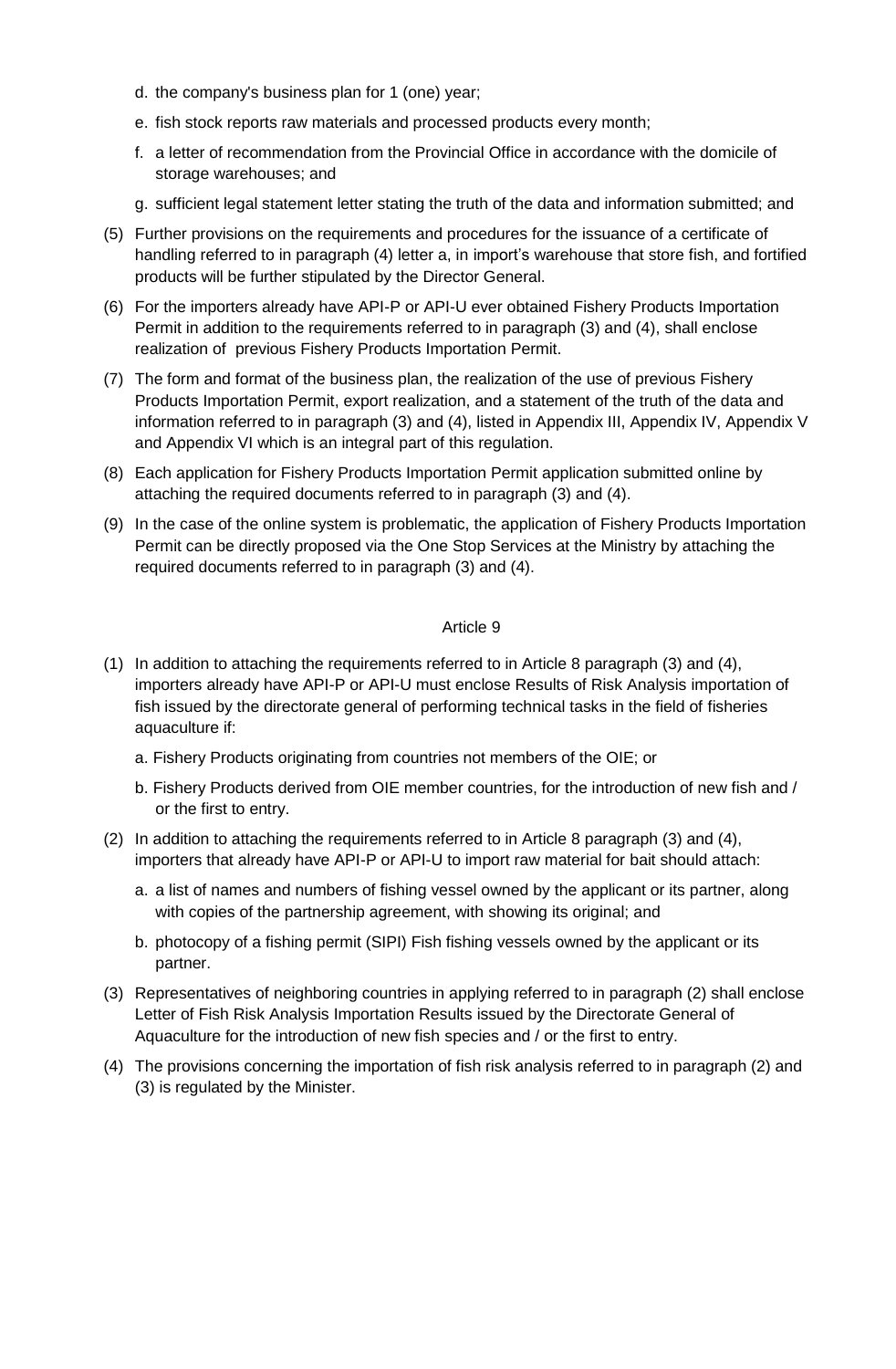#### Part Four

#### Procedures for Recommendations

#### Article 10

- (1) Provincial Office in providing recommendations as referred to in Article 8 paragraph (3) letter g and paragraph (4) letter f, for raw material of UPI for fish canning industry and raw material of UPI in order to be re-exported and not traded in the territory of the Republic of Indonesia mandatory notice :
	- a. needs and the availability of supplies or fish production, from both aquacultured fish and captured fish that is in its territory;
	- b. fishing season for Fishery Products from fishing business and / or harvest season for Fishery Products from aquaculture business;
	- c. supplies from other production centers in Indonesia; and
	- d. production capacity of UPI.
- (2) Provincial Office in providing recommendations as referred to in Article 8 paragraph (3) letter g and paragraph (4) letter f, for raw materials of steamed fish mandatory notice:
	- a. needs and the availability of supplies or fish production, from both aquacultured fish and captured fish that is in its territory;
	- b. fishing season for Fishery Products from fishery business and / or harvest for Fishery Products from aquaculture business;
	- c. supplies from other production centers in Indonesia; and
	- d. Fish consumption levels.
- (3) Provincial Office in providing recommendations as referred to in Article 8 paragraph (3) letter g and paragraph (4) letter f, for raw materials of fortification / enrichment of certain foods shall take into account:
	- a. needs and availability of supply of raw material or the production of fortification that is in its territory; and
	- b. the composition of the fortified products to the final product.
- (4) Provincial Office in providing recommendations as referred to in Article 8 paragraph (3) letter g and paragraph (4) letter f, for the consumption of hotels, restaurants and Modern Market mandatory notice:
	- a. needs and the availability of supplies or fish production, from both aquacultured fish and captured fish that is in its territory
	- b. the purpose of distribution.

- (1) To obtain a recommendation as referred to in Article 10, the importers that already have API-P or API-U must apply to the Provincial Office, which shall contain:
	- a. purpose and objectives;
	- b. the product name (common name, trade name or scientific name);
	- c. Post Tariff / HS Code applicable;
	- d. quantity / volume and specification;
	- e. country of origin;
	- f. means of transportation;
	- g. point of entry
	- h. distribution plan
	- i. importation schedule;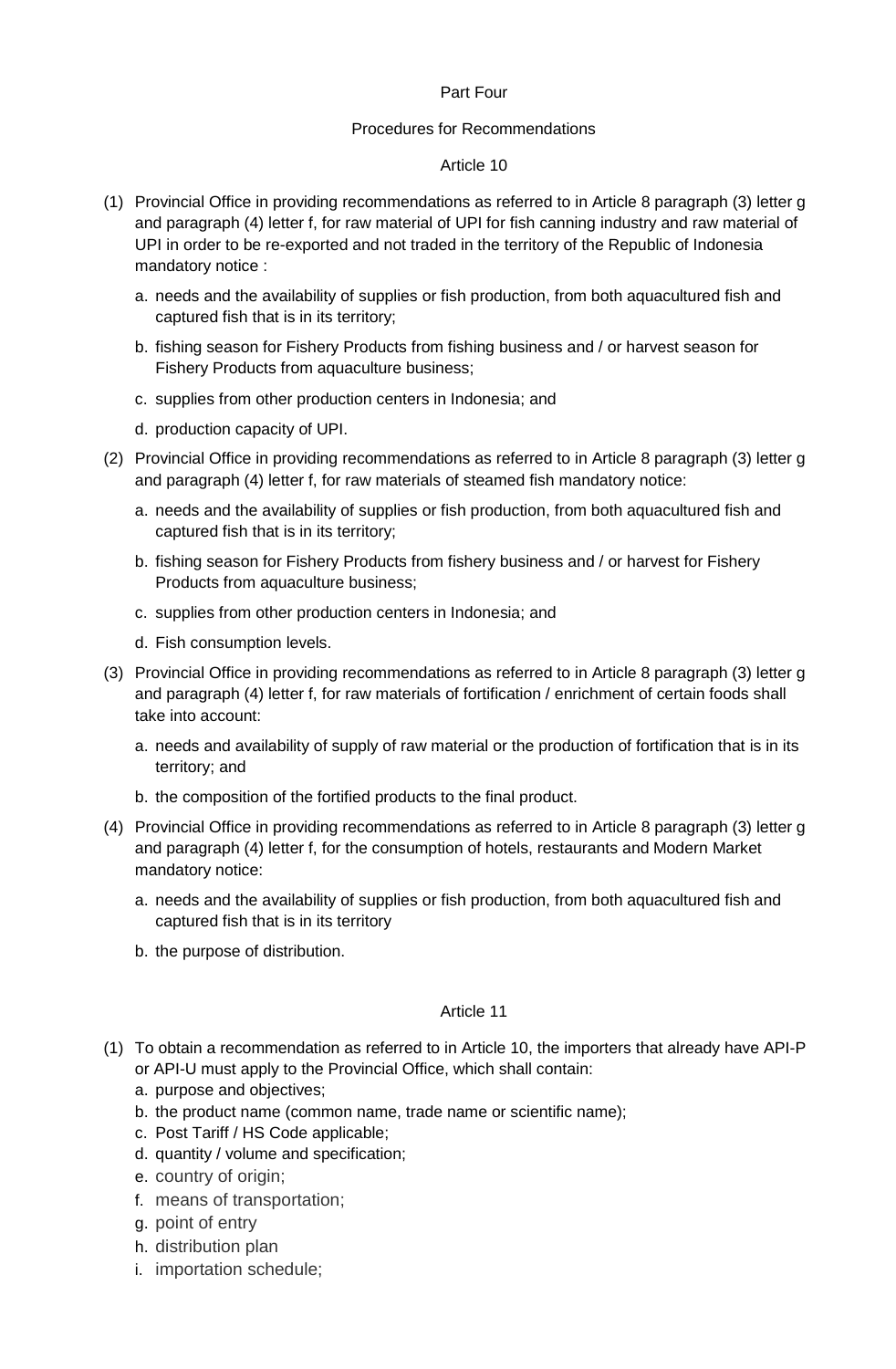- j. source of raw materials for fishery product;
- (2) Importers that have API-P in proposing the application referred to in paragraph (1) shall enclose requirements:
	- a. photocopy of SKP and PMMT / Certificate Application of Hazard Analysis Critical Control Point (HACCP) on UPI owned;
	- b. photocopy of Certificate of GMP and / or HACCP / ISO 22000 for importers using raw materials fortification or enrichment of certain foods;
	- c. photocopy of proof as a registered exporter of competent authorities in the country of origin;
	- d. photocopy of Taxpayer Identification Number;
	- e. the company's business plan for 1 (one) year;
	- f. stock reports raw materials of fish and processed products every month;
	- g. sufficient legal statement letter stating the truth of the data and information submitted; and
	- h. export realization for companies which to import for processing and re-exported.
- (3) importers that already have API-U in proposing the application referred to in paragraph (1) shall enclose following requirements:
	- a. photocopy of handling certificate;
	- b. photocopy of proof as a registered exporter of competent authorities in the country of origin;
	- c. photocopy of NPWP;
	- d. the company's business plan for 1 (one) year;
	- e. stock reports raw materials of fish and processed products every month;
	- f. sufficient legal statement letter stating the truth of the data and information submitted; and
	- g. export realization for companies which to import for processing and re-exported.

- (1) Provincial Office before providing a recommendation as referred to in Article 10, shall verify the application of importers that already have API-P or API-U.
- (2) The verification referred to in paragraph (1), the importers that already have API-P made against the validity of the SIUP, operationalization of UPI, production capacity, types of products processed, uptake local production of fishery products, and the agreement / export contract.
- (3) The verification referred to in paragraph (1), the importers already have API-U made against the validity of the SIUP, the capacity of the storage warehouse, distribution lists, the composition of which is distributed on its territory and the release area, and the type of fish.
- (4) Results of the verification referred to in paragraph (1) are documents which are inseparable from the letter of recommendation.
- (5) The form and format verification referred to in paragraph (2) and paragraph (3), listed in Appendix VII which is an integral part of this regulation.
- (6) The form and format of the recommendation referred to in paragraph (4), listed in Appendix VIII which is an integral part of this regulation.

# Article 13

In issuing recommendations Provincial Office refers to information about fish production, fishing season, and / or harvest season provided by the Ministry.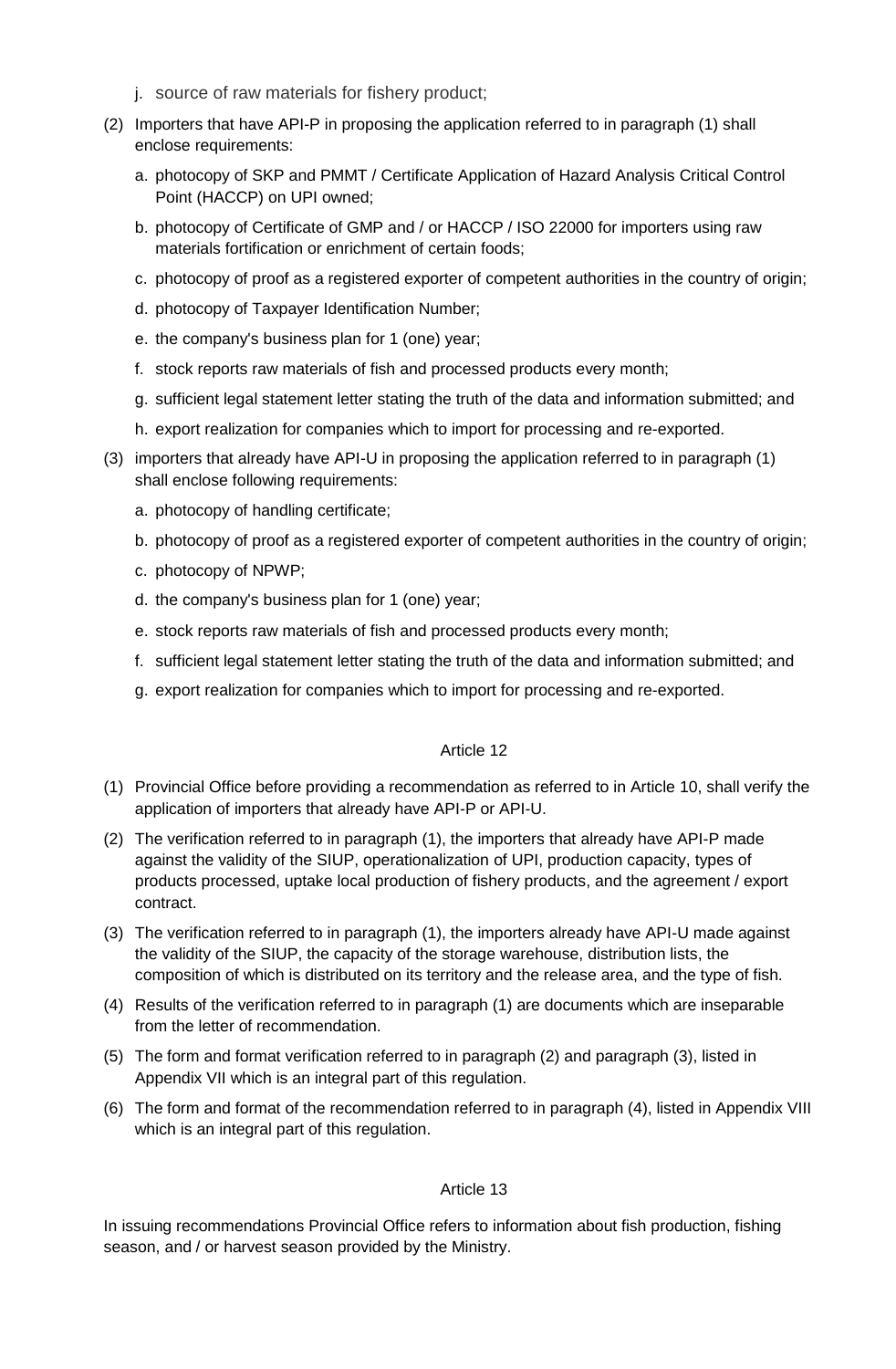# Part Four

# Procedure for Issuance of Fishery Products Importation Permit

# Article 14

- (1) Based on the application referred to in Article 8 paragraph (2) to paragraph (5) and Article 9 paragraph (1) through (3), the Director General asseses the completeness, validity and correctness requirements that result can be either approval or rejection ,
- (2) The Director General of the assessment referred to in paragraph (1), may be assisted by the evaluation team.
- (3) The Director-General within a period of ten (10) working days since the application is completely received, shall issue:
	- a. Fishery Products Importation Permit; or
	- b. issuance rejection of Fishery Product Importation Permit, along with the reasons and application file belongs to the Directorate General.
- (4) Issuance of Fishery Products Importation Permit is free of charge.

# Article 15

- (1) Fishery Products Importation Permit as referred to in Article 14 paragraph (3) letter shall contain:
	- a. aims and objectives;
	- b. scientific and trade names;
	- c. type (10 digit HS code);
	- d. quantity/volume and specifications;
	- e. country of origin;
	- f. means of transportation;
	- g. point of entry
	- h. distribution plan
	- i. importation schedule;
	- j. source of raw materials for fishery product;
- (2) Fishery Products Importation Permit referred to in paragraph (1) valid for a period of 6 (six) months since the date of issuance.
- (3) The remaining quantity / volume of Fishery Products Importation Permit unrealized six (6) months referred to in paragraph (2) can not be used for a time thereafter;
- (4) The importation of Fishery Products of the country of origin should be performed after the Importation Permit of Fishery Products publish.
- (5) The form and format of Fishery Products Importation Permit listed in Appendix IX which is an integral part of this regulation.

- (1) In terms of quantity / volume of Fishery Products Importation Permit has been realized before the expiry of permit, importers who have API-P, API-U, or friendly countries can apply for a new permit.
- (2) Fishery Products Importation Permit previously revoked and declared no longer valid when a new permit issued.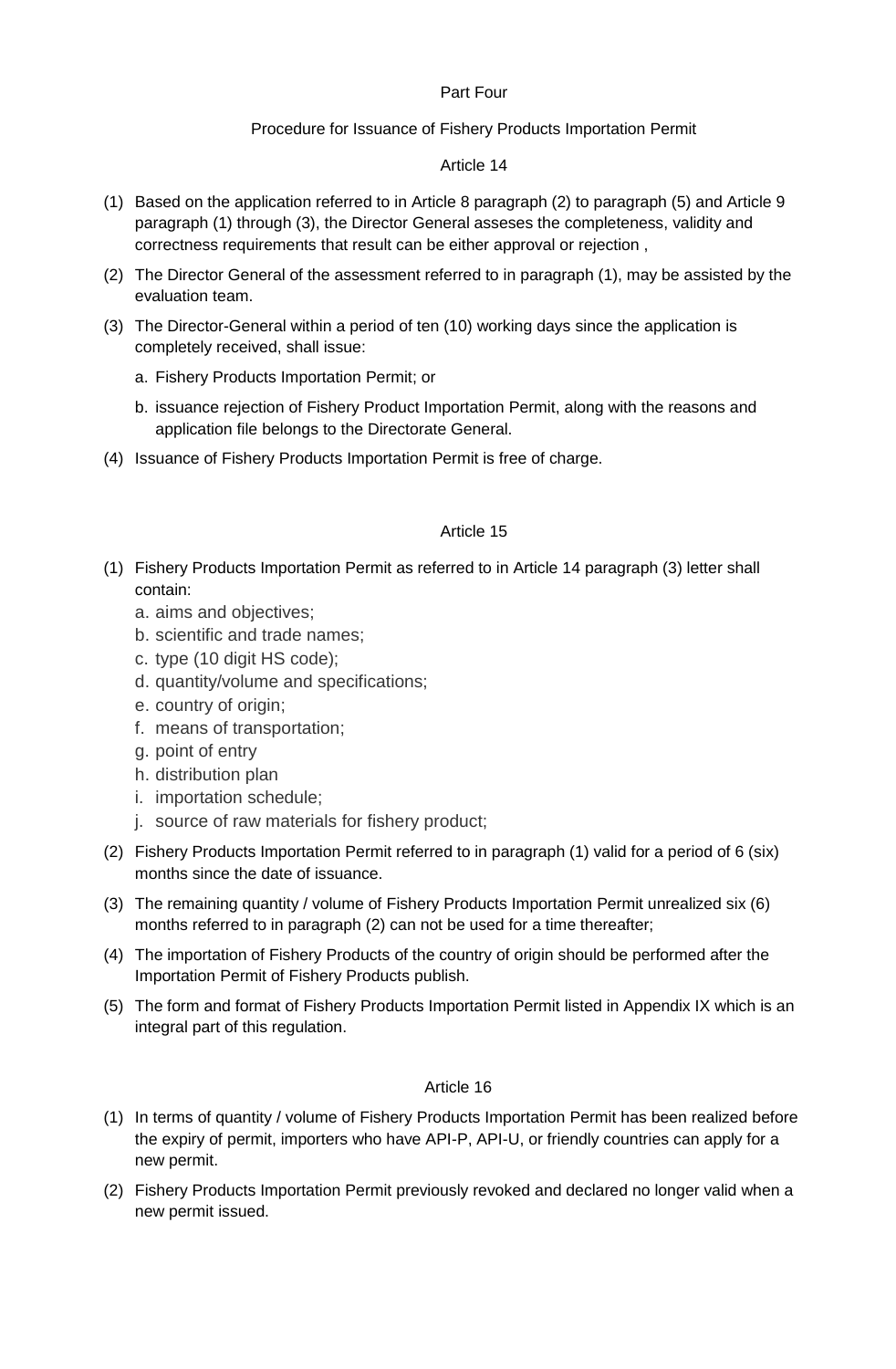Change of Fishery Products Importation Permit can be done in terms of a change of country of origin of fishery products.

# Article 18

- (1) Importers that have API-P or API-U will change Fishery Products Importation Permit must apply to the Director General by enclose:
	- a. Importation Permit of Fishery Products;
	- b. photocopy of proof as a registered exporter of competent authority in the country of origin;
	- c. Letter of Fish Importation Risk Analysis Results issued by the directorate general of performing technical tasks in the field of aquaculture to:
		- 1) Fishery products originiting from countries not members of the OIE; or
		- 2) Fishery products originiting from member countries of the OIE, for the introduction of new fish species and / or the first to entry.
- (2) Representatives of friendly countries which will change Importation Permit of Fishery Products must apply to the Director General by enclose:
	- a. Fishery Products Importation Permit;
	- b. photocopy of proof as a registered exporter of competent authority in the country of origin;
	- c. Letter of Fish Importation Risk Analysis Results issued by the directorate general of performing technical tasks in the field of aquaculture for the introduction of new fish species and / or the first to entry.
- (3) Based on the application referred to in paragraph (1) and (2), the Director-General undertake assessment the completeness, validity and correctness requirements that result can be either approval or rejection.
- (4) The Director-General within a period of 5 (five) working days after the application is received, shall issue:
	- a. Fishery Products Importation Permit changes; or
	- b. Importation Permit issuance rejection of Fishery changes, along with the reasons and file the petition belongs to the Directorate General.
- (5) Fishery Products Importation Permit changes come into effect from the issuance until the expiry of Fishery Products Importation Permit changed.

- (1) Importers that have API-P, API-U, or representatives of friendly countries which have a Fishery Products Importation Permit and will do import Fishery Products into the territory of the Republic of Indonesia is obliged to report at least 1 (one) day prior to arrival and submit the required documents to the quarantine officer at the entry point.
- (2) Document requirements referred to in paragraph (1) shall include:
	- a. Fishery Products Importation Permit;
	- b. photocopy of Certificate of Fish Quarantine, which is used as the implementation of fish quarantine measures;
	- c. Health Certificate of Fish and Fishery Products from the competent authority in the country of origin;
	- d. Certificate of Origin (CoO) of the authorized agency in the country of origin; and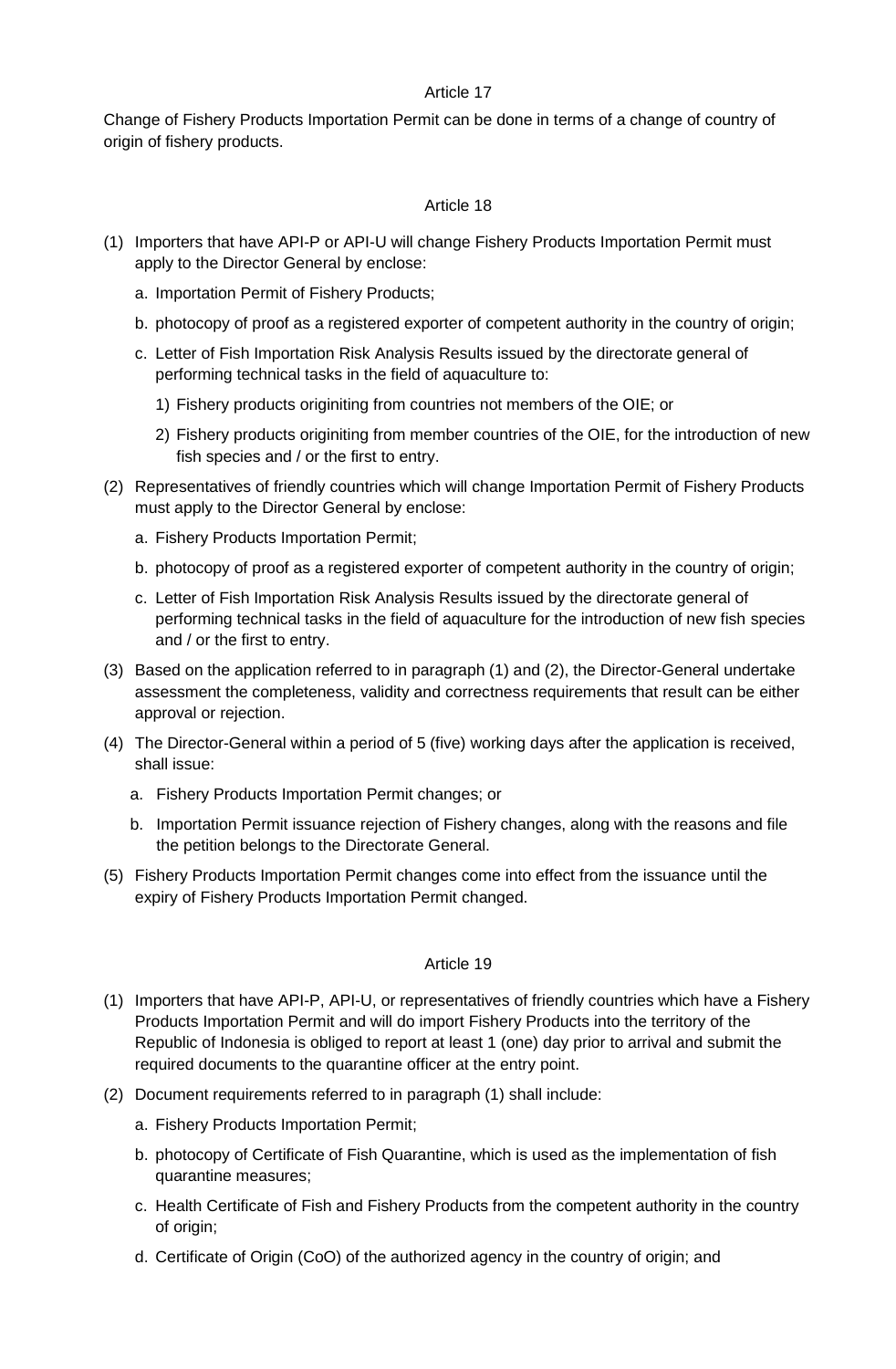e. Certificate Fish Catches (Catch Certificate) from the government in the country of origin.

# Article 20

- (1) Each importers already have a Fishery Products Importation Permit and import Fishery Products into the territory of the Republic of Indonesia shall use Fishery Products in accordance with its designation as referred to in Article 6 paragraph (1) and paragraph (2).
- (2) Representatives of friendly countries which already have permit Fishery Products Importation Permit to import into the territory of the Republic of Indonesia shall use Fishery Products in accordance with its designation as referred to in Article 6 (3).
- (3) Each Importers violating the designation referred to in paragraph (1) shall be subject to administrative sanctions in the form of revocation Fishery Products Importation Permit.

# Article 21

- (1) Evaluation Team as referred to in Article 14 paragraph (2) to provide the assessment results to the Director General shall prioritize:
	- a. Importers that have API-P or API-U that process and re-export;
	- b. industries that absorb labor-intensive / local;
	- c. absorb raw material of local fish at least 70% (seventy percent) of the requirements that are intended for steaming and canning; and / or
	- d. industrial intermediate products (carrageenan, surimi).
- (2) Director-General in providing the quantity / volume of Fishery Products Importation Permit should consider:
	- a. official recommendation;
	- b. Fish raw material requirements of the business plan;
	- c. the realization of volume permit that have been given;
	- d. available stock;
	- e. industries that absorb labor-intensive / local;
	- f. absorb raw material of local fish at least 70% (seventy percent) of the requirements that are intended for steaming and canning; and
	- g. proof of purchase contracts with partners.

# CHAPTER THREE

# INSPECTION OF FISHERY PRODUCTS

- (1) Document of Fishery Products that will enter into the territory of the Republic of Indonesia inspected by quarantine officer.
- (2) Inspection of the documents referred to in paragraph (1) is intended to ascertain the completeness, validity and accuracy of documents.
- (3) The document stated complete if they comply the requirements referred to in Article 19 paragraph (2).
- (4) The document stated valid if the document issued by the competent authority.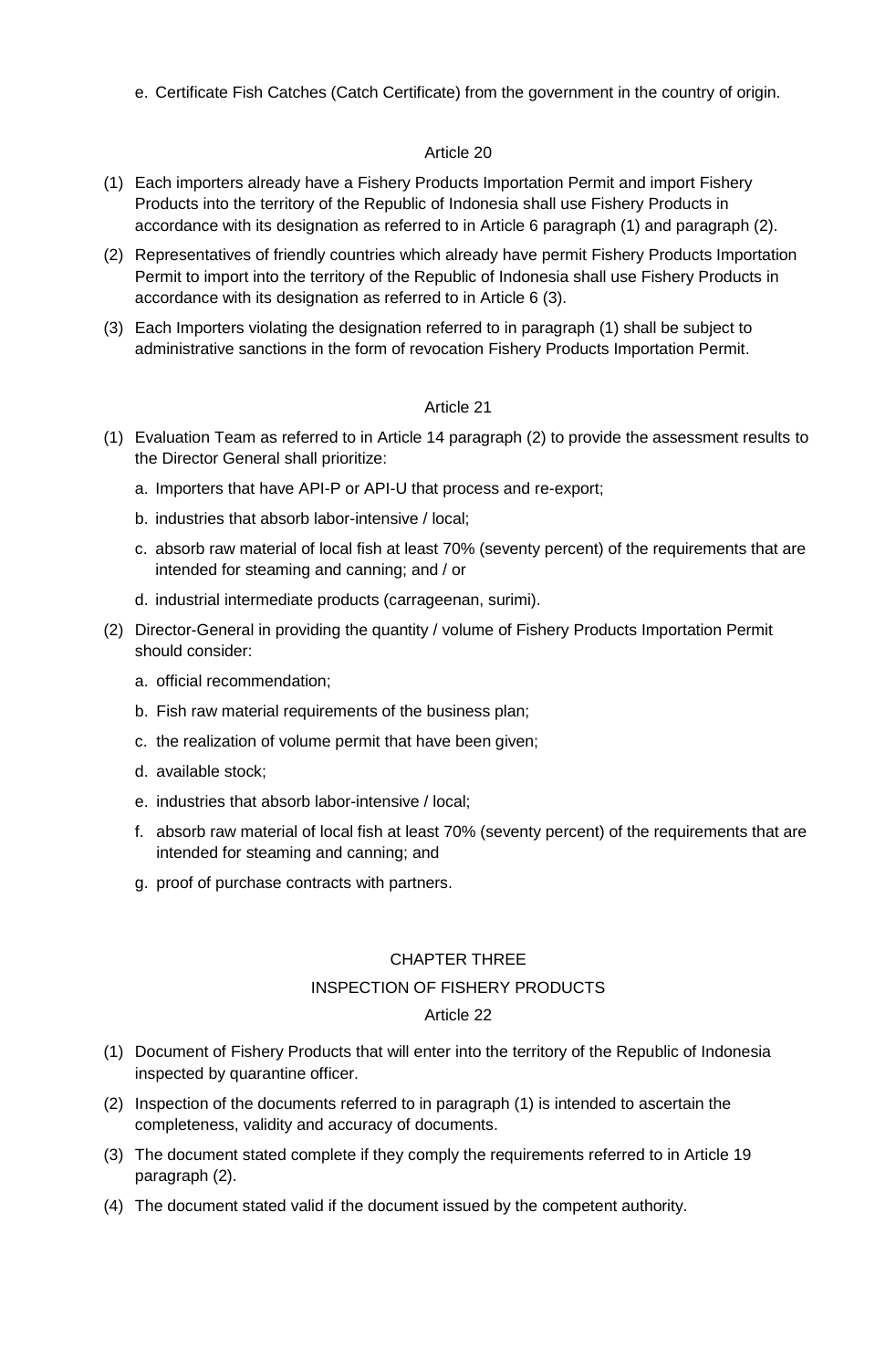- (5) The document stated correctly if there is a conformity between the contents of the document with species, quantity, form, size of Fishery Products imported into the territory of the Republic of Indonesia.
- (6) In inspection validity of the documents referred to in paragraph (5) quarantine officers to undertake inspection a physical of Fishery Products in the customs area.
- (7) Inspection of the documents referred to in paragraph (2) shall be undertaken within a maximum period of 1 (one) working day which results in:
	- a. Release Approval Letter of Carrier Media from Entry Points, if the document is stated complete, valid, and true, with a copy to the director general who carry out technical tasks in the field of supervision of marine resources and fisheries; or
	- b. Rejection Letter, if the document is stated incomplete, invalid, and / or incorrect.

- (1) Fishery Products that have earned the Expenditure Approval Letter Carrier of the Points of Entry, excluded from the customs department to do:
	- a. Fish quarantine measures in the quarantine instalation in order to detect fish quarantine pests and diseases; and
	- b. Quality testing in an accredited laboratory in order to quality assurance and safety of fishery products.
- (2) Fish quarantine measures and quality testing referred to in paragraph (1) is done by sampling Quarantine Officer within a maximum of 1 x 24 (one time twenty-four) hours, from Fishery Products entered into Fish quarantine instalation.
- (3) Fish quarantine measure and quality testing can be done simultaneously within a period of ten (10) working days.
- (4) During the Fish quarantine measure and quality testing referred to in paragraph (3), Fishery Products prohibited for:
	- a. be removed from fish quarantine installation to another place;
	- b. Fishery Products transferable from owner to another party; and / or
	- c. Exchanged with Fishery Products of the same species or from another species.
- (5) Based on fish quarantine measures and quality testing referred to in paragraph (3), within a period of 2 (two) days quarantine officer shall issue:
	- a. Certificate of Release, if Fishery products comply with the requirements free of fish quarantine pests and diseases and quality assurance and safety of fishery products; or
	- b. Rejection Letter, if Fishery products stated not comply with free of fish quarantine pests and diseases, quality assurance and safety of fishery products, and / or in violation of the provisions referred to in paragraph (4).
- (6) Certificate of Release or Rejection Letter referred to in paragraph (5) was delivered to the applicant with a copy to the Director General, the director general who carry out technical tasks in the field of supervision of marine resources and fisheries, as well as the relevant Provincial Office.
- (7) The form and format of the Certificate of Release referred to in paragraph (5) a, listed in Appendis X which is an integral part of this regulation.
- (8) The cost required for the implementation of Fish quarantine measures and quality testing referred to in paragraph (1) shall be borne by the importers that already have API-P or API-U or representatives of partner countries.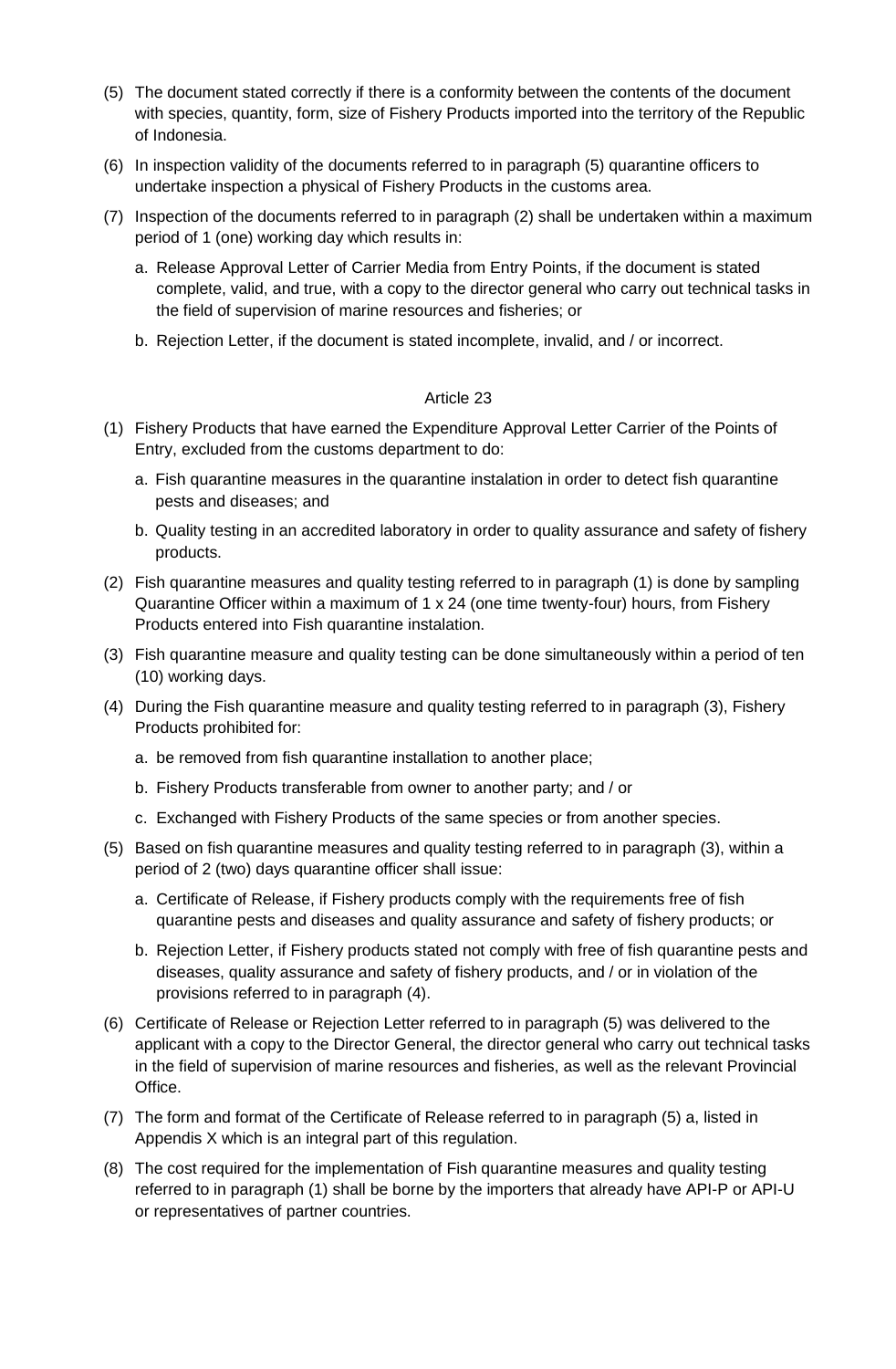Sampling as referred to in Article 23 paragraph (2) the quantity is determined as follows:

- a. for countries that already have a cooperation agreement in the form of Mutual Recognition Arrangement (MRA) or Memorandum of Understanding (MoU) or the similar, sampling is done randomly 1% (one percent) of product lot;
- b. for a country that does not have a cooperation agreement in the form of Mutual Recognition Arrangement (MRA) or Memorandum of Understanding (MoU) or the similar, but has equivalensi system of quality assurance and safety of Fishery products with Indonesia, sampling is done randomly 5% (five percent) of product lot; and
- c. for a country that does not have a cooperation agreement in the form of Mutual Recognition Arrangement (MRA) or Memorandum of Understanding (MoU) or the similar, and does not have equivalensi quality assurance system and safety of Fishery products with Indonesia, sampling is done randomly 10% (ten percent ) of product lot.

# Article 25

- (1) If Fishery Products subject to acts of rejection as referred to in Article 22 paragraph (7) letter b or Article 23 (5) paragraph b, Importers that already have API-P or API-U or representatives of friendly countries shall dispatch back Fishery Products to the country of origin within the period of 3 (three) days shall perform rejection.
- (2) If within a period of three (3) days are not re-exported to the country of origin, the Fishery Products shall be destroyed in accordance with the provisions of the legislation.

# CHAPTER FOUR

# ENTRY POINT OF FISHERY PRODUCTS

- (1) Every Fishery Products will be imported into the territory of the Republic of Indonesia shall be done through the entry point as follows:
	- a. seaports, including:
		- 1. Belawan in Medan;
		- 2. Tanjung Priok in Jakarta;
		- 3. Tanjung Emas in Semarang;
		- 4. Tanjung Perak in Surabaya;
		- 5. Batu Ampar in Batam;
		- 6. Soekarno Hatta in Makassar;
		- 7. Tanjungwangi in Banyuwangi; and
		- 8. Bitung in Bitung.
	- b. all international airports; and / or
	- c. border controls, include:
		- 1. Entikong; and
		- 2. Merauke.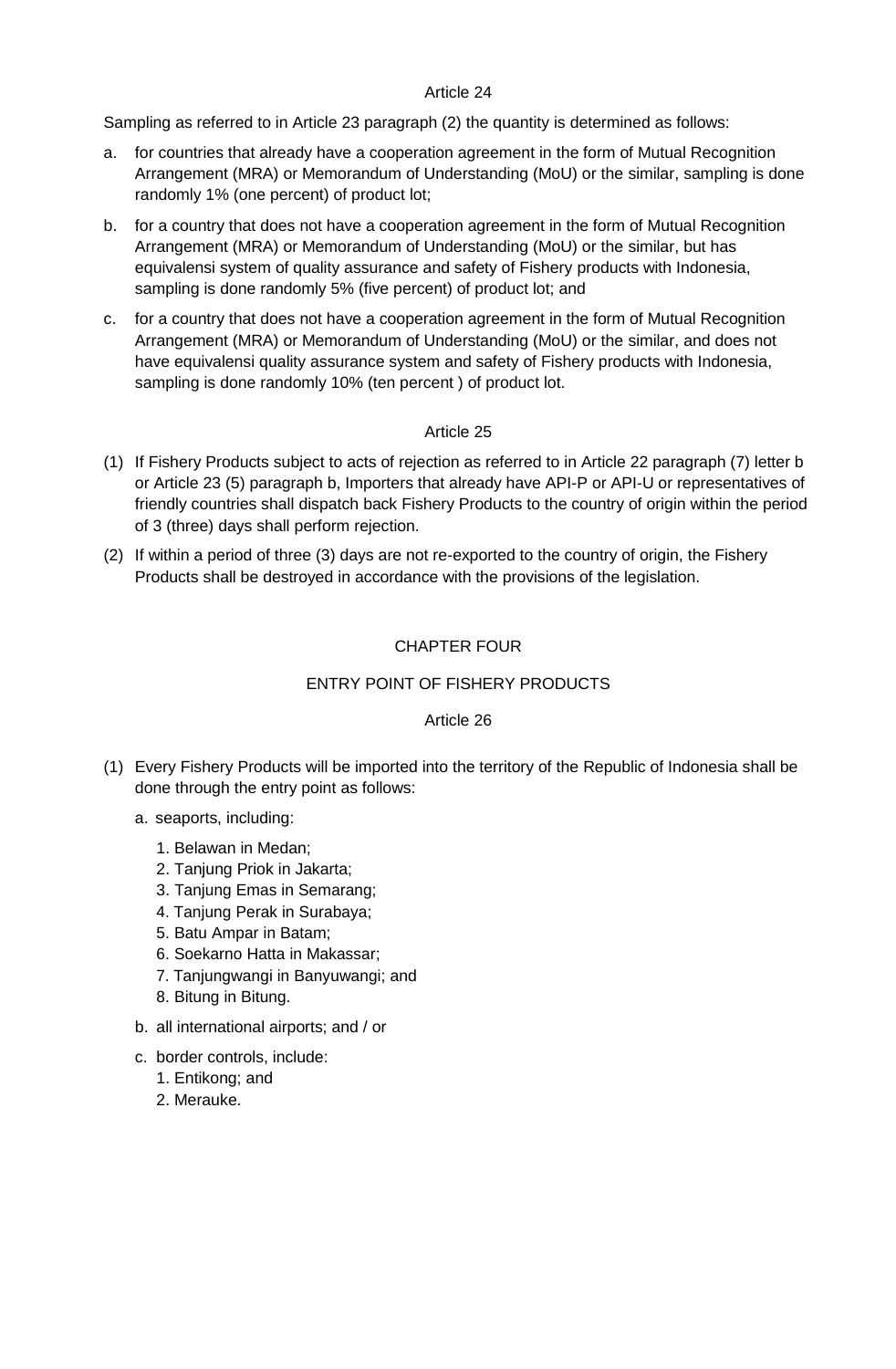# CHAPTER FIVE

# IMPORT OF FISHERY PRODUCTS AS LUGGAGE

# Article 27

- (1) The import of fishery products as luggage into the territory of the Republic of Indonesia may be carried out without a Fishery Products Importation Permit with a maximum weight of 25 kg (twenty five kilograms) and/or a maximum value of Rp1,500,000.00 (one million five hundreds thousands rupiah).
- (2) Every person that brings a fishery product as luggage referred to in point (1), must report and hand over the fish product and required documents to the Quarantine Officer on arrival at entry point.

# CHAPTER VI

# RE-IMPORT OF FISHERY PRODUCTS

- (1) Re-import of fishery products that originate from Indonesia which are partially or entirely rejected by the importing country/country of destination due to not comply with the food quality and safety requirements of the destination country, or due to request of exporter, the documents must be checked by the Quarantine Officer within a period of 1 (one) day which involve:
	- a. Health Certificate of Fish and Fishery Products from the competent authority; and
	- b. A rejection letter from the destination country.
- (2) Document inspection as referred to in paragraph (1), is carried out to ascertain the accuracy of the documents according to the species, quantity, form, and size of fishery products that will be re-imported into the territory of the Republic of Indonesia.
- (3) In inspecting the documents as referred to in paragraph (2), the Quarantine Officer carries out a physical inspection on fishery products in the customs area.
- (4) Based on the document inspection as referred to in paragraph (1) and (3), Quarantine Officers:
	- a. Issue of Release Approval Letter of Carrier Media from Entry Point if documents and phisical inspection results are stated complete, valid, and correct;
	- b. Act to destroy fishery products if documents and inspection results are stated incomplete, invalid, and inaccurate.
- (5) Re-import of fishery products that originate from Indonesia which are partially or entirely rejected by importing country/country of destination due to not comply with requirements at time of export, among others not reported, not go through inspection, not go through places of export, and/or not completed with the required documents, so these fishery products are destroyed.
- (6) Re-import of fishery products must be carried out via specified entry points.
- (7) Destruction costs as referred to in point (5), are the responsibility of the owner of fishery products.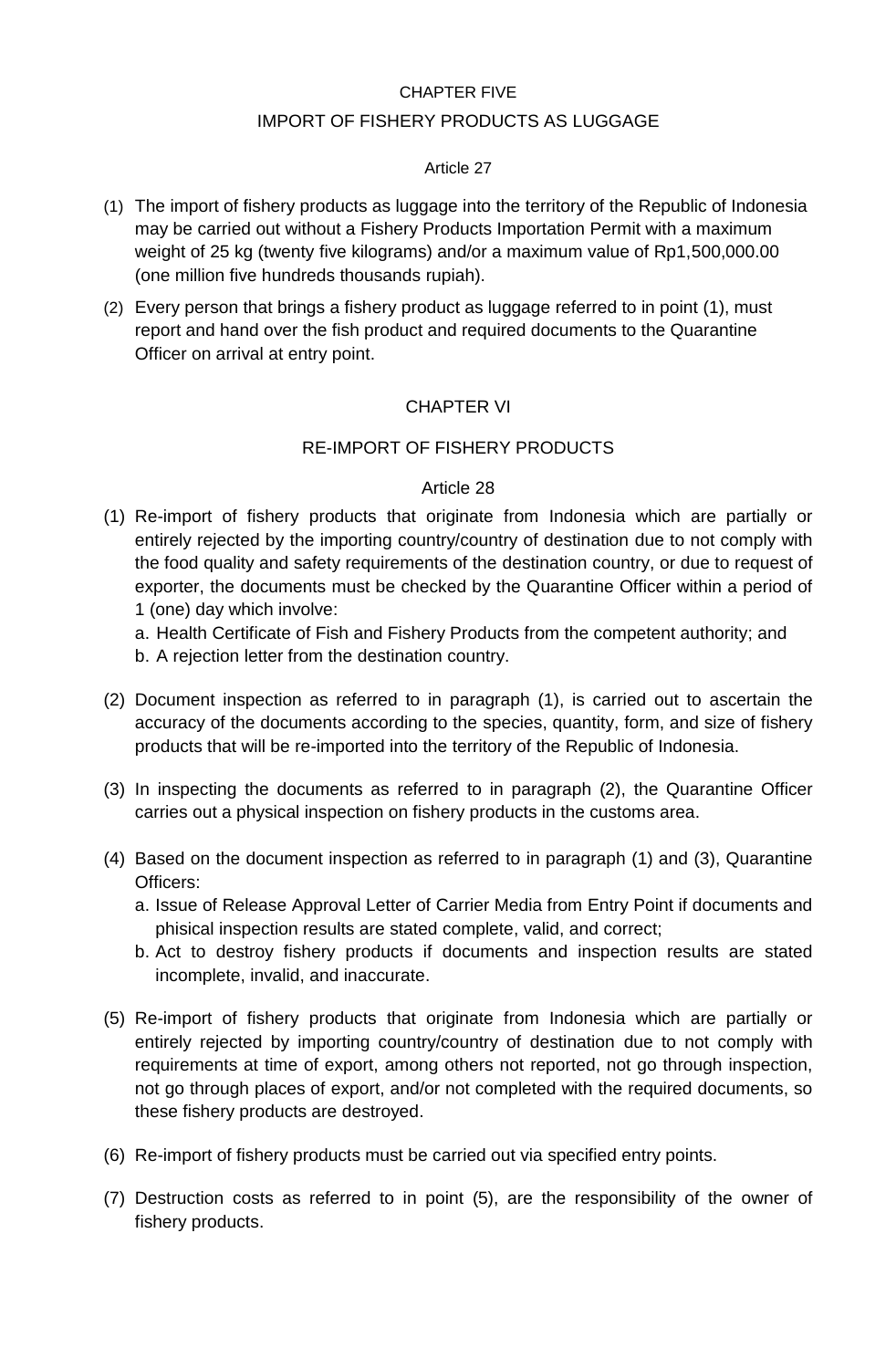# CHAPTER SEVEN

#### REPORTING

#### Article 29

- (1) Importers that already have API-P or API-U do an activity in importation of Fishery Products into the territory of the Republic of Indonesia, shall submit import realization report to the Director General and Director General of Fish Quarantine and Inspection Agency with a copy to the Provincial Office as referrals every 2 (two) months once.
- (2) Importers that already have API-P or API-U to import Fishery Products for raw materials UPI in order to be re-exported and not traded in the territory of the Republic of Indonesia as referred to in Article 6 paragraph (1) letter a, in addition to reporting the realization income referred to in paragraph (1) shall report the realization of exports.

# Article 30

- (1) Each importer who violates the provisions of Article 29 shall be liable to administrative sanctions in the form of:
	- a. warning / written warning;
	- b. Suspension of Fishery Products Importation Permit; and / or
	- c. Revocation of Fishery Products Importation Permit.
- (2) Warning / written warning as referred to in paragraph (1) letter a subject within a period of seven (7) working days.
- (3) Suspension of Fishery Products Importation Permit as referred to in paragraph (1) shall be liable to a maximum of 1 (one) month, if until the end of the written warning not reporting the realization.
- (4) Revocation of Fishery Products Importation Permit referred to in paragraph (1) letter c imposed if until the end of suspension of Fishery Products Importation Permit not reporting the realization.

# Article 31

Fishery Products Importation Permit may be directly withdrawn in terms of:

- a. convicted of criminal offenses quarantine and / or a crime of fisheries based on the decision that already have permanent legal force;
- b. not re-export to country of origin within three (3) days as referred to in Article 24 paragraph (1);
- c. Fishery Products entry into the territory of the Republic of Indonesia used in accordance with its designation as referred to in Article 6.

# CHAPTER EIGHT

# **SURVEILLANCE**

- (1) Fisheries Inspectors undertake surveillance on Fishery Products which have been provided Certificate of Release.
- (2) Surveillance referred to in paragraph (1) shall be conducted to ensure Fishery Products entry into the territory of the Republic of Indonesia is utilized according to its purpose as described in Article 6.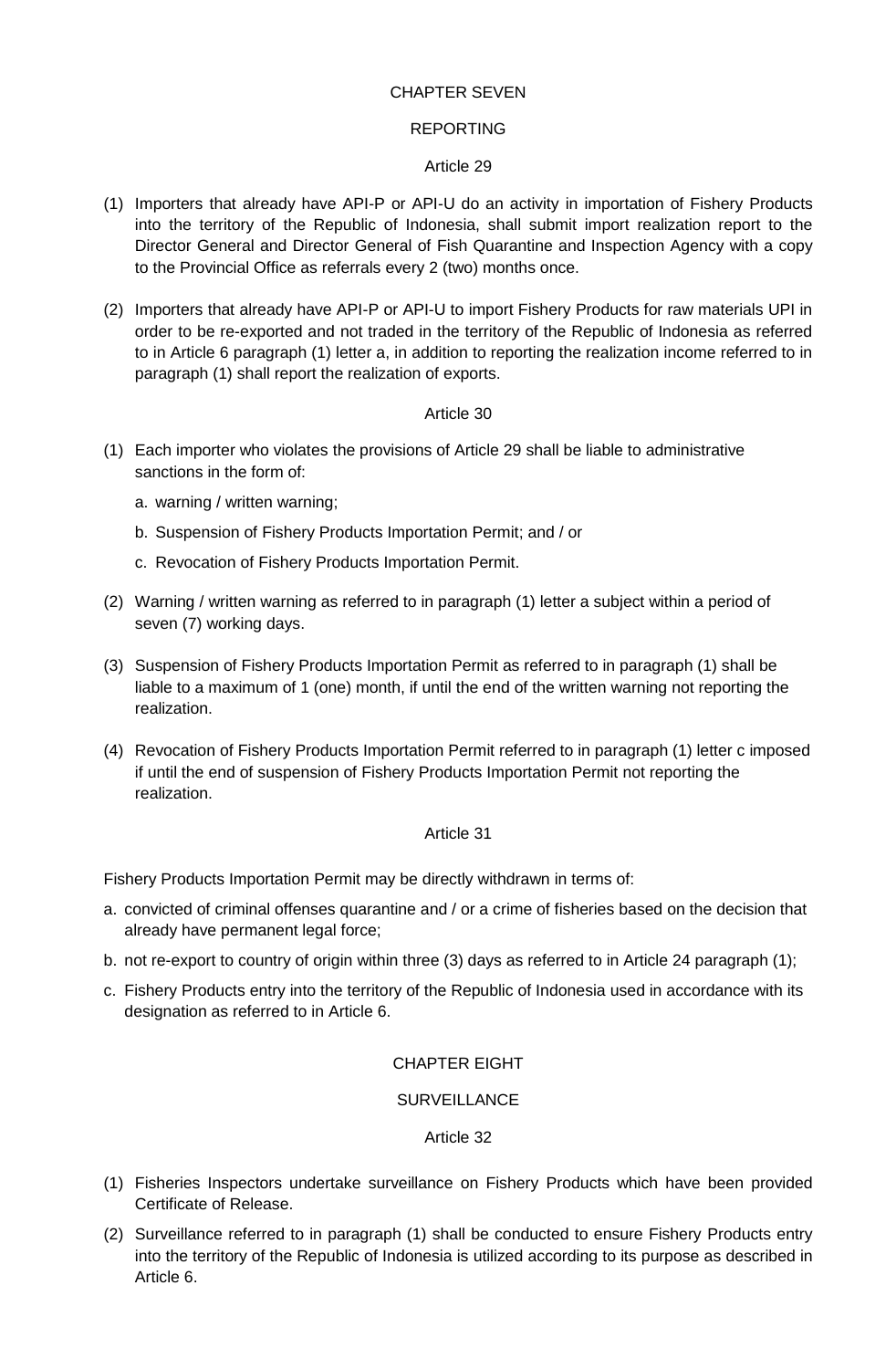# CHAPTER NINE

#### TRANSITIONAL PROVISION

#### Article 33

- (1) Importers that have API-P or API-U or friendly country who have applied for Fishery Products Importation Permit and stated complete before this Ministerial Regulation is processed based on the Regulation of the Minister of Marine and Fisheries Number 46/PERMEN-KP/2014 on Quality Control and Safety of Fishery Products Entering into the Territory of the Republic of Indonesia (State Gazette of the Republic of Indonesia Number 1532 of 2014), as amended by Regulation of the Minister of Marine Affairs and Fisheries Number 32/PERMEN-KP/2015 on Amendments to the Regulation of the Minister of Marine Affairs and Fisheries Number 46/PERMEN-KP/2014 on Quality Control and Safety of Fishery Products Entering the Territory of the Republic of Indonesia (State Gazette of the Republic of Indonesia Number 1629 of 2015).
- (2) Fishery Products Importation Permit issued before the enactment of this regulation remain valid until the validity period Fishery Products Importation Permit expires.

#### Article 34

At the time this regulation comes into force, the obligation to enclose Catch Certificate, as referred to in Article 4 paragraph (5), against every Fishery Products entry into the territory of the Republic of Indonesia to be re-exported to non-EU countries and / or distributed in the country, came into effect 1 (one) year from the date of promulgation.

#### CHAPTER TEN

#### CLOSING PROVISION

#### Article 35

At the time this regulation comes into force, all the decision of the Director-General who is the implementing regulations of the Regulation of the Minister of Marine and Fisheries Number 46/ PERMEN-KP/2014 on Quality Control and Safety of Fishery Products Entering the Territory of the Republic of Indonesia (State Gazette of the Republic of Indonesia Number 1532 of 2014), as amended by Regulation of the Minister of Marine and Fisheries Number 32/PERMEN-KP/2015 on Amendments to the Regulation of the Minister of Marine and Fisheries Number 46/PERMEN-KP/ 2014 on Quality Control and Safety of Fishery Entering the Territory of the Republic of Indonesia (State Gazette of the Republic of Indonesia Number 1629 of 2015), otherwise still in effect is not contrary to the provisions of this regulation.

#### Article 36

At the time this regulation comes into force, the Regulation of the Minister of Marine and Fisheries Number 46/PERMEN-KP/2014 on Quality Control and Safety of Fishery Products Entering the Territory of the Republic of Indonesia (State Gazette of the Republic of Indonesia Number 1532 of 2014), as amended by Regulation of the Minister of Marine and Fisheries Number 32/PERMEN-KP /2015 on Amendments to the Regulation of the Minister of Marine and Fisheries Number 46/ PERMEN-KP/2014 on Quality Control and Safety of Fishery Products Entering the Territory of the Republic of Indonesia (State Gazette of the Republic of Indonesia Number 1629 of 2015), repealed and stated invalid.

#### Article 37

This Regulation comes into force on the date of promulgation.

.